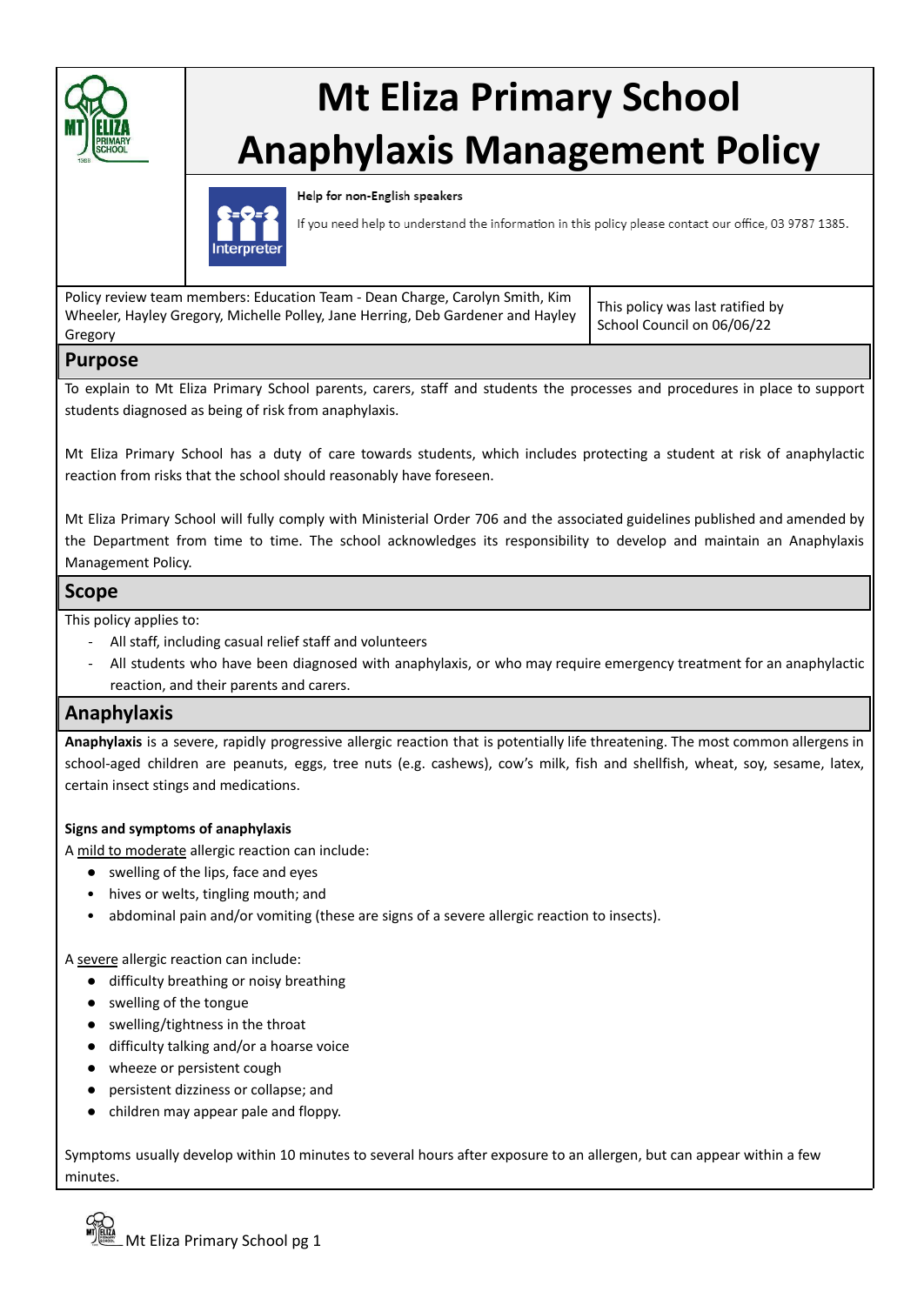## **Treatment**

Adrenaline given as an injection into the muscle of the outer mid-thigh is the first treatment for anaphylaxis.

Individuals diagnosed as being at risk of anaphylaxis are prescribed an adrenaline auto-injector for use in an emergency. These adrenaline auto-injectors are designed so that anyone can use them in an emergency.

To facilitate the safety of students at risk from anaphylaxis, the school will follow DET Anaphylaxis guidelines for students who are recognised as at risk.

# **Individual Anaphylaxis Management Plans**

Anaphylaxis Management Plans will be developed for every student who has been diagnosed as at risk of anaphylaxis.

The Principal will ensure that an Individual Anaphylaxis Management Plan is developed, in consultation with the student's parents, for any student who has been diagnosed by a Medical Practitioner as being at risk of anaphylaxis. The Individual Anaphylaxis Management Plan will be in place as soon as practicable after the student enrols, and where possible before their first day of school.

The student's Anaphylaxis Management Plan should clearly set out the following:

- information about the student's medical condition that relates to allergy and the potential for anaphylactic reaction, including the type of allergy/allergies the student has (based on a written diagnosis from a medical practitioner)
- information about the signs or symptoms the student might exhibit in the event of an allergic reaction based on a written diagnosis from a medical practitioner.
	- the student's emergency contact details
	- strategies to minimise the risk of exposure to known and notified allergens while the student is under the care or supervision of school staff, for in-school and out-of-school settings including the school yard, at camps and excursions, or at special events conducted, organised or attended by the school; including:
- » during classroom activities
- » in the canteen or during lunch or snack times
- » before and after school in the yard and during breaks
- » for special events such as incursions, sport days or class parties
- » for excursions and camps.
	- the name of the person/s responsible for implementing the strategies
	- information on where the student's medication will be stored; and an Australasian Society of Clinical immunology and Allergy (ASCIA) Action Plan
	- an up-to-date ASCIA Action Plan for Anaphylaxis completed by the student's medical practitioner.

It is the responsibility of parents/carers to complete an ASCIA Action Plan, in consultation with their child's medical practitioner, and provide a copy to the school. The ASCIA Action Plan must be signed by the student's medical practitioner, and have an up to date photograph of the student. The student's Individual Management Plan will be reviewed, in consultation with the student's parents in all of the following circumstances:

- annually;
- if the student's medical condition, insofar as it relates to allergy and the potential for anaphylactic reaction, changes
- as soon as practicable after the student has an anaphylactic reaction at school
- when the student is participating in an off-site activity, including camps and excursions, or at special events including fetes and concerts

A copy of the student's ASCIA Action Plan will be displayed in the first aid office with the student's medication and will be easily accessible by staff in the event of an incident. Another copy will be provided to the student's teacher to be displayed in the classroom.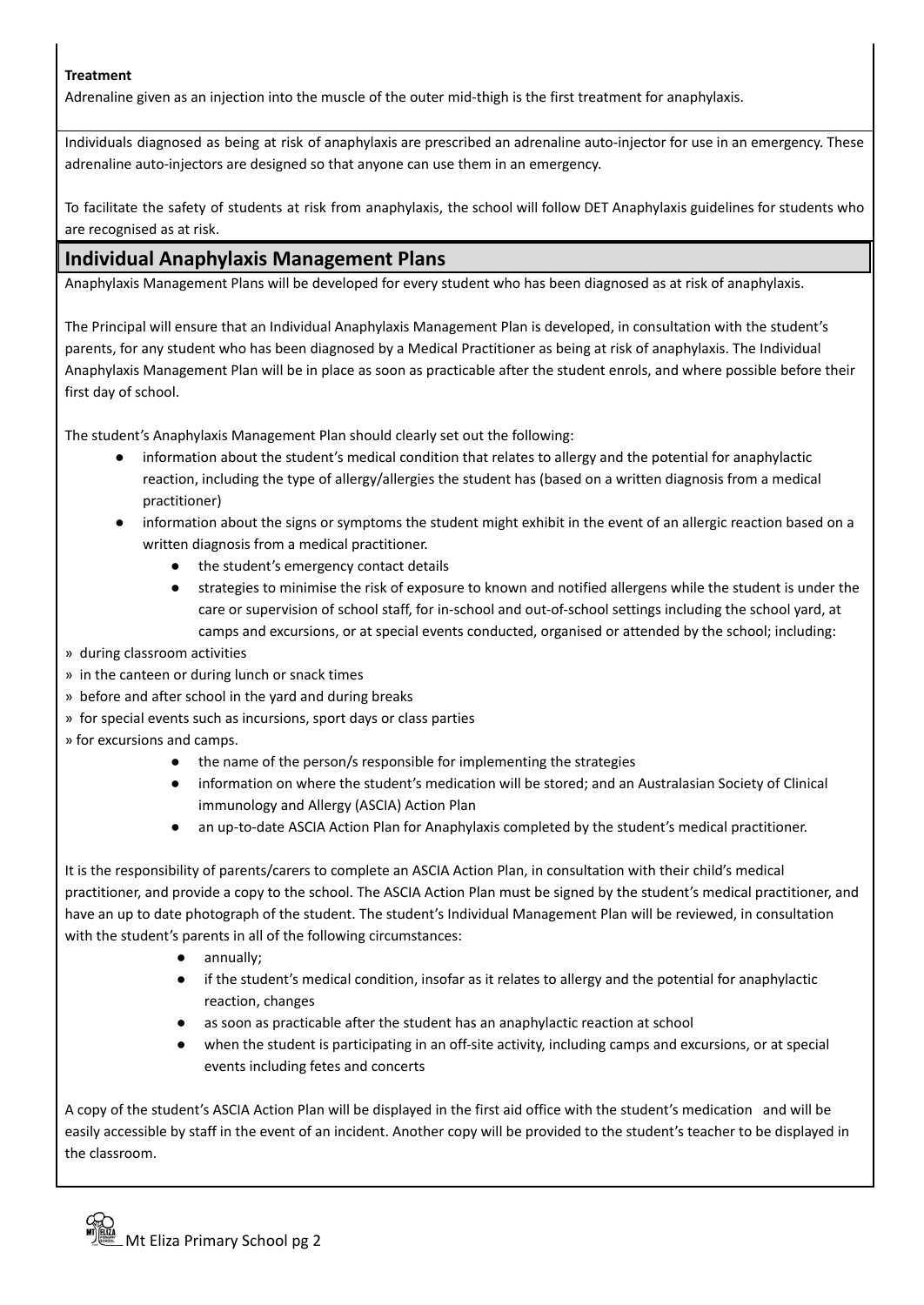## **Responsibilities:**

Mt Eliza Primary School is responsible for:

- actively seeking information to identify students with severe life threatening allergies at enrolment
- meeting with parents/carers to obtain information about student's allergies and prevention strategies if a student has been diagnosed as being at risk of anaphylaxis
- conducting a risk assessment to allergens while the student is in the care of the school
- requesting that parents provide an ASCIA Action Plan that has been signed by the student's medical practitioner and has an up to date photograph of the student
- ensuring that parents provide the student's Adrenaline Autoinjector and that it is not out of date
- ensuring that relevant staff obtain training in how to recognise and respond to an anaphylactic reaction, including administering an Adrenaline Autoinjector
- developing a communication plan to raise student, staff and parent awareness about severe allergies and the school's policies through newsletters, posters, meetings and training; providing information to all staff (including teaching and non-teaching, CRT staff, new staff, canteen staff and volunteers) so that they are aware of students who are at risk of anaphylaxis, the student's allergies, the school's management strategies and first aid procedures
- ensuring that the canteen and other program providers can demonstrate satisfactory training in the area of anaphylaxis and its implications on food handling practices
- Principal and/or nominee meets with parent/classroom teacher to develop and review the student's Anaphylaxis Management Plan annually including an annual risk assessment together
- Principal and/or nominee meets with the parent as soon as practicable after the student has had an anaphylactic reaction at school.

## **Relevant staff** are responsible for:

- knowing the identity of students who are at risk of anaphylaxis
- understanding the causes, symptoms, and treatment of anaphylaxis
- obtaining training in how to recognise and respond to an anaphylactic reaction, including administering an Adrenaline Autoinjector
- knowing the school's first aid emergency procedures and what their role is in relation to responding to an anaphylactic reaction
- know where the student's Adrenaline Autoinjector is kept. Remember that the Adrenaline Autoinjector is designed so that anyone can administer it in an emergency
- know and follow the prevention strategies in the student's Anaphylaxis Management Plan
- planning ahead for special class activities or special occasions such as excursions, incursions, sport days, camps and parties. Working with parents/carers to provide appropriate food for the student
- avoiding the use of food treats in class or as rewards, as these may contain hidden allergens
- being careful of the risk of cross-contamination when preparing, handling and displaying food; in Kitchen Garden, making sure that tables and surfaces are wiped down regularly and that students at risk are given an allocated workspace
- raising student awareness about severe allergies and the importance of their role in fostering a school environment that is safe and supportive for their peers.

**First Aid Officer are resp**onsible for supporting Principals and teachers to implement prevention and management strategies for the school that include:

- maintaining an up to date register of students at risk of anaphylaxis
- expecting that students' emergency contact details are up to date
- obtaining training in how to recognise and respond to an anaphylactic reaction, including administering an Adrenaline Autoinjector
- regularly checking that the Adrenaline Autoinjector is not cloudy or out of date, e.g. at the beginning or end of each term
- informing parents/carers a month prior if the Adrenaline Autoinjector needs to be replaced
- ensuring that the Adrenaline Autoinjector is stored correctly (at room temperature and away from light) in an unlocked, easily accessible place, and that it is appropriately labelled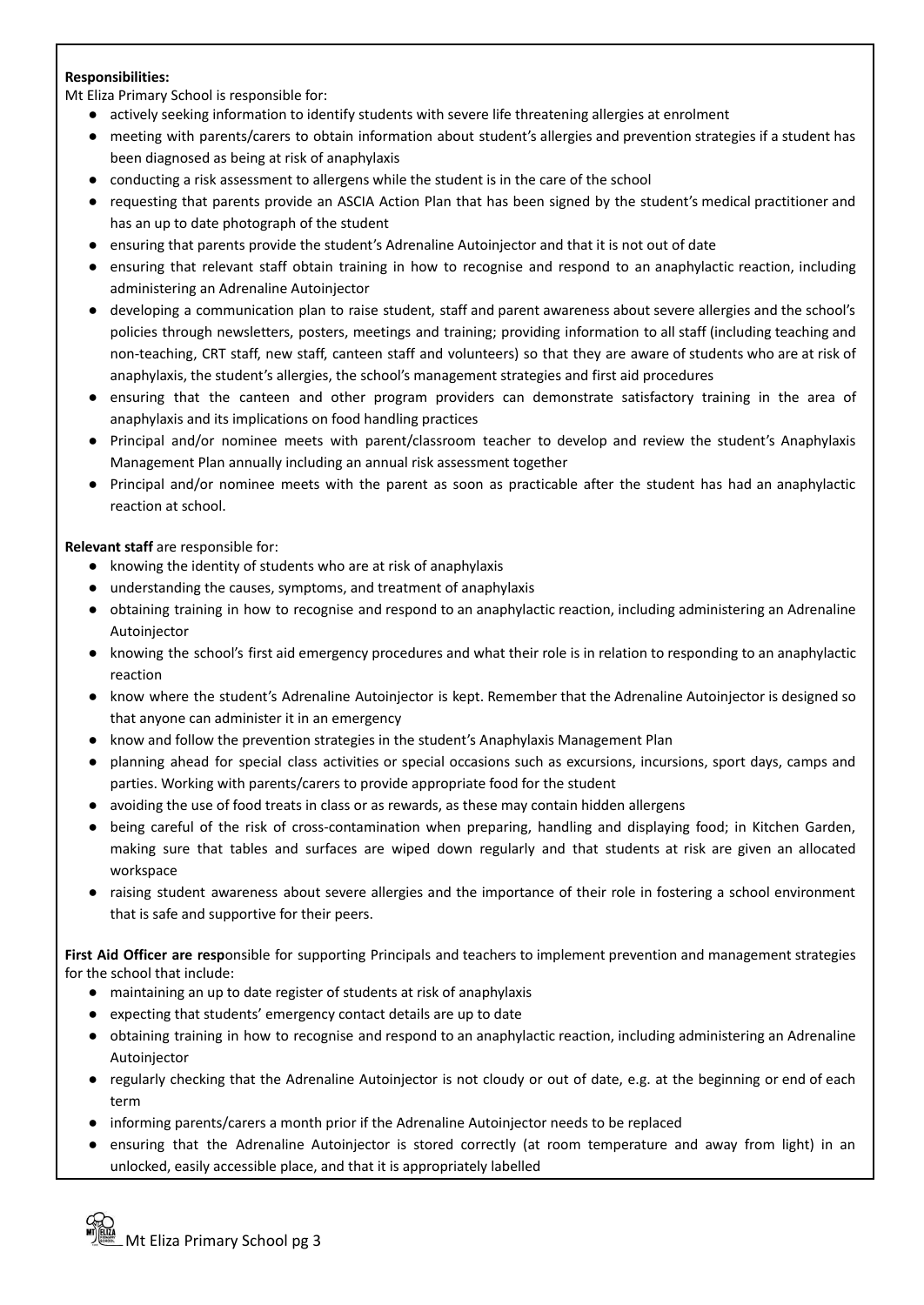- supporting staff in conducting regular reviews of prevention and management strategies and individual student management plans
- supporting staff in developing strategies to raise school staff, student and community awareness about severe allergies.

**Parents/Carers** of a student at risk of anaphylaxis are responsible for:

- informing the school, either at enrolment or diagnosis, of the student's allergies, and whether the student has been diagnosed as being at risk of anaphylaxis and provide the ASCIA Action Plan which is signed by a medical practitioner
- providing an up to date photo for the ASCIA Action Plan when that plan is provided to the school and when it is reviewed
- informing the school in writing if their child's medical condition, insofar as it relates to allergy and the potential for anaphylactic reaction, changes and if relevant, provide an updated ASCIA Action Plan
- obtaining information from the student's medical practitioner about their condition and any medications to be administered. Inform school staff of all relevant information and concerns relating to the health of the student
- meeting with the school to develop the student's Anaphylaxis Management Plan
- providing the school with an Adrenaline Autoinjector that is current and not expired for their child
- replacing the Adrenaline Autoinjector before it expires
- assisting school staff in planning and preparation for the student prior to school camps, field trips, incursions, excursions or special events such as class parties or sport days
- supplying alternative food options for the student when needed
- informing staff of any changes to the student's emergency contact details
- participating in reviews of the student's Anaphylaxis Management Plan, e.g. when there is a change to the student's condition or at an annual review
- an up-to-date ASCIA Action Plan for Anaphylaxis completed by the student's medical practitioner.

# **School Management and Emergency Response**

In the event of an anaphylactic reaction, the emergency response procedures outlined in this policy must be followed, together with the school's general first aid and emergency response procedures and the student's ASCIA Action Plan.

- **●** The school will maintain a complete and up to date list of students identified as having a medical condition that relates to allergy and the potential for anaphylactic reaction. This list will be provided to casual relief staff.
- **●** Individual Anaphylaxis Management Plans and ASCIA Action Plans will be located and displayed:
	- o In the school First Aid room
	- o In child's classroom
	- o On school excursions
	- o On school camps; and
	- o At special events conducted, organised or attended by the school.

# **Step Action** 1.  $\bullet$  Lay the person flat ● Do not allow them to stand or walk ● If breathing is difficult, allow them to sit ● Be calm and reassuring ● Do not leave them alone ● Seek assistance from another staff member or reliable student to locate the student's adrenaline autoinjector or the school's general use autoinjector, and the student's Individual Anaphylaxis Management Plan, stored in the first aid room. ● If the student's plan is not immediately available, or they appear to be experiencing a first time reaction, follow steps 2 to 5 2. Specific instructions for administering an EpiPen or EpiPen Jr (if the student is under 20kg) ● Remove from plastic container ● Form a fist around the EpiPen and pull off the blue safety release (cap) Place orange end against the student's outer mid-thigh (with or without clothing)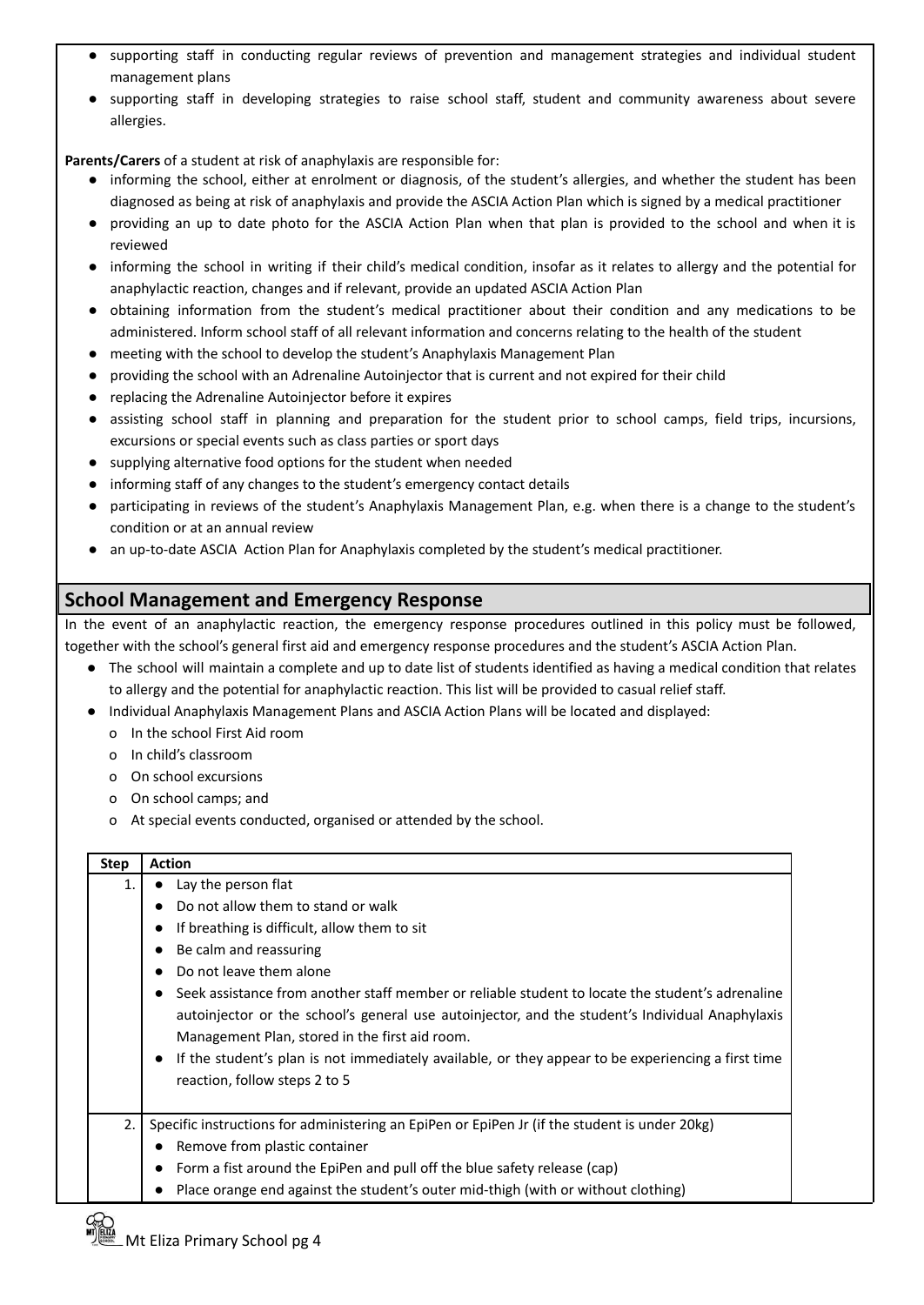|    | Push down hard until a click is heard or felt and hold in place for 3 seconds                      |
|----|----------------------------------------------------------------------------------------------------|
|    | Remove EpiPen                                                                                      |
|    | Note the time the EpiPen is administered                                                           |
|    | Retain the used EpiPen to be handed to ambulance paramedics along with the time of                 |
|    | administration                                                                                     |
|    | Specific instructions for administering an Anapen                                                  |
|    |                                                                                                    |
|    | Remove black needle shield.                                                                        |
|    | Remove grey safety cap from red button.<br>$\bullet$                                               |
|    | Place needle end against outer thigh. With or without light clothing.<br>$\bullet$                 |
|    | Press red firing button so it clicks. Hold for 10 seconds. Remove Anapen®                          |
| 3. | Call an ambulance (000)                                                                            |
| 4. | If there is no improvement or severe symptoms progress (as described in the ASCIA Action Plan for  |
|    | Anaphylaxis), further adrenaline doses may be administered every five minutes, if other adrenaline |
|    | autoinjectors are available.                                                                       |
| 5. | Contact the student's emergency contacts.                                                          |

If a student appears to be having a severe allergic reaction, but has not been previously diagnosed with an allergy or being at risk of anaphylaxis, school staff should follow steps 2 – 5 as above.

[Note: If in doubt, it is better to use an adrenaline autoinjector than not use it, even if in hindsight the reaction is not anaphylaxis. Under-treatment of anaphylaxis is more harmful and potentially life threatening than over-treatment of a mild to moderate allergic reaction. Refer to page 41 of the [Anaphylaxis](http://www.education.vic.gov.au/school/teachers/health/pages/anaphylaxisschl.aspx) Guidelines.]

# **Location and Accessibility of Plans and Adrenaline Autoinjector**

If a student has been prescribed an Adrenaline Autoinjector, the Adrenaline Autoinjector must be provided by the student's parent/carers to the school.

- Adrenaline Autoiniectors will be located in the first aid office, sport office and where deemed appropriate by parents and the school, another Adrenaline Autoinjector may be carried by an at risk student
- Adrenaline Autoinjectors should be clearly labelled with the student's name;
- a copy of the student's ASCIA Action Plan and Individual Anaphylaxis Management Plan should be kept with the Adrenaline Autoinjector;
- each student's Adrenaline Autoinjector should be labelled from other students' Adrenaline Autoinjector and medications;
- all staff should know where the Adrenaline Autoinjector is located.

## **Adrenaline Autoinjectors for General Use**

The Principal will purchase Adrenaline Autoinjector(s) for general use (purchased by the school) and as a back up to those supplied by parents. These will be located in the first aid room and at Kitchen Garden.

The Principal will determine the number of additional Adrenaline Autoinjector(s) required. In doing so, the Principal will take into account the following relevant considerations:

- the number of students enrolled at the school who have been diagnosed as being at risk of anaphylaxis;
- the accessibility of Adrenaline Autoinjectors that have been provided by parents of students who have been diagnosed as being at risk of anaphylaxis;
- the availability and sufficient supply of Adrenaline Autoinjectors for general use in specified locations at the school, including
- in the school yard, and at excursions, camps and special events conducted or organised by the school; and
- The Adrenaline Autoinjectors for general use have a limited life, usually expiring within 12-18 months, and will need to be replaced at the school's expense, either at the time of use or expiry, whichever is first.

Note: Adrenaline Autoinjectors for general use are available for purchase at any chemist. No prescriptions are necessary.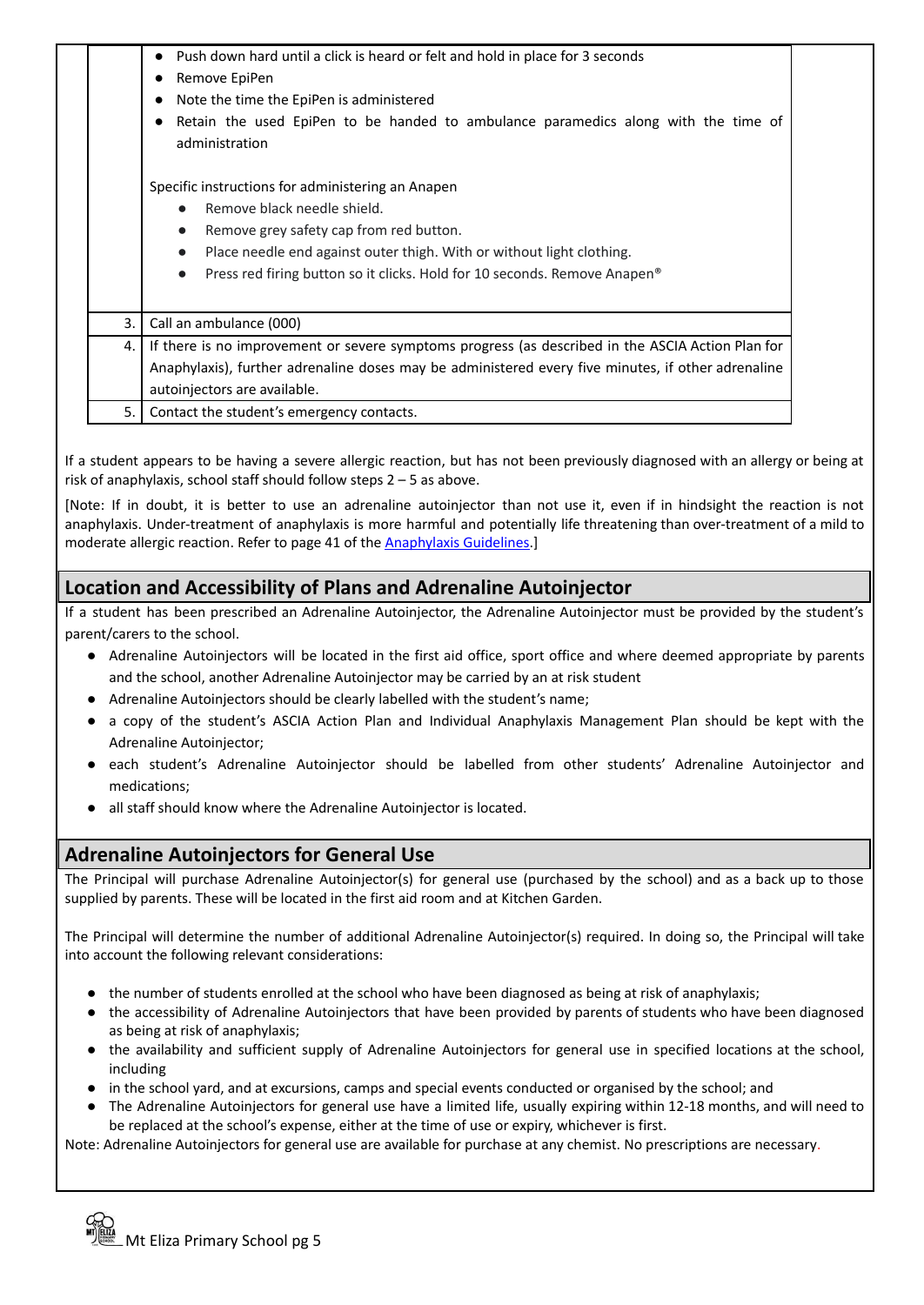# **Communication**

The Principal of the school is responsible for ensuring that a communication plan is developed to provide information to all school staff, students and parents/carers about anaphylaxis and the school's Anaphylaxis Management Policy.

This policy will be available on the MEPS website so that parents and other members of the school community can easily access information about MEPS anaphylaxis management procedures. The parents and carers of students who are enrolled at MEPS and are identified as being at risk of anaphylaxis will also be provided with a copy of this policy.

The Principal is responsible for ensuring that all relevant staff, including casual relief staff, canteen staff and volunteers are aware of this policy and MEPS procedures for anaphylaxis management. Casual relief staff and volunteers who are responsible for the care and/or supervision of students who are identified as being at risk of anaphylaxis will also receive a verbal briefing on this policy, their role in responding to an anaphylactic reaction and where required, the identity of students at risk.

# **Communication Plan**

## *1. Raising Staff Awareness*

Communication to staff will be provided at staff meeting forums (beginning of each school year) which includes formal staff meetings of teaching and non-teaching staff. Another meeting will be conducted with staff that have the responsibility of first aid. Training will be provided by a qualified instructor for all staff at least twice each year. Those staff who have a student at risk of anaphylactic reaction will be briefed separately about that particular student.

In case of a student having an anaphylactic reaction, in the classroom:

- **●** staff member is to stay with the student. DO NOT leave the student unattended;
- urgently send another staff member to the general office to collect the Adrenaline Autoinjector or a student runner to have it delivered urgently by another staff member, or ring the general office;
- general office to ensure first aid officers or trained staff member is sent to location; and
- follow the individual student's Action Plan (ASCIA) stored with the student's Adrenal Autoinjector;
- in mild/moderate reactions give medications if prescribed and directed in plan;
- with severe reactions administer the student's Adrenaline Autoinjector and note time administered;
- attending staff member to ensure an ambulance is called;
- contact the parents/carers;
- administer first aid as required.

In case of a student having an anaphylactic reaction, in other school buildings:

- **●** staff member is to stay with the student. DO NOT leave the student unattended;
- urgently send another staff member to the general office to collect the Adrenaline Autoinjector or a student runner to have it delivered urgently by another staff member, or ring the general office;
- general office to ensure first aid officers or trained staff member is sent to location
- also;
- follow the individual students Action Plan (ASCIA) stored with the student's Adrenaline Autoinjector;
- in mild/moderate reactions give medications if prescribed and directed in plan;
- with severe reactions administer the student's Adrenaline Autoinjector and note time administered;
- attending staff member to ensure an ambulance is called;
- contact the parents/carers;
- administer first aid as required.

In case of a student having an anaphylactic reaction, in the playground:

- **●** staff member on yard duty is to stay with the student. DO NOT leave the student unattended;
- urgently send another staff member to the general office to collect the Adrenaline Autoinjector or a student runner to have it delivered urgently by another staff member;
- general office to ensure first aid officers or trained staff member is sent to location also; follow the individual students Action Plan (ASCIA) – stored with the student's AdrenalinAutoinjector;
- in mild/moderate reactions give medications if prescribed and directed in plan;
- with severe reactions administer the student's Adrenaline Autoinjector and note time administered;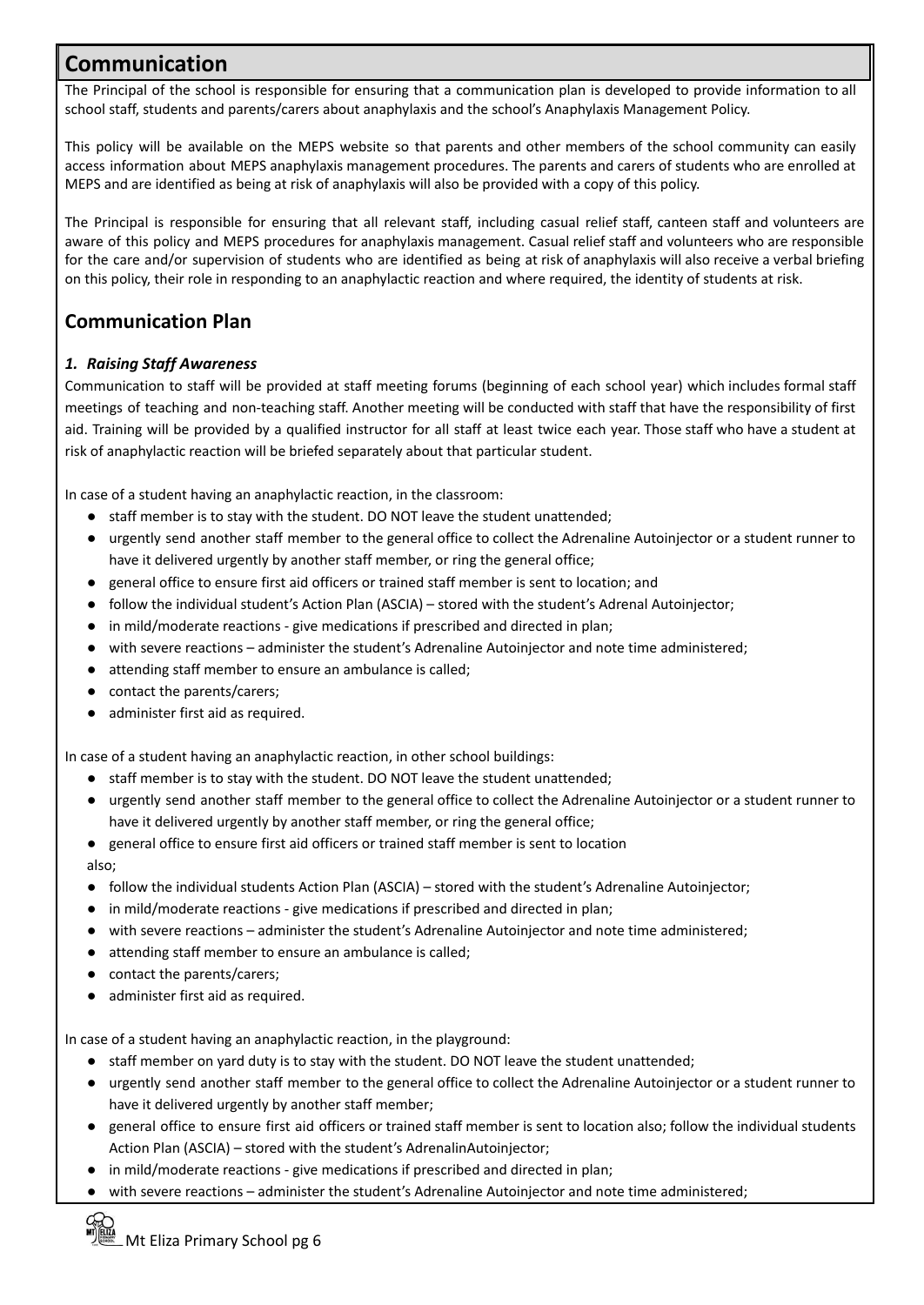- attending staff member to ensure an ambulance is called;
- contact the parents/carers;
- administer first aid as required;
- the additional Adrenaline Autoinjector which is carried in the green yard duty in the First Aid room will only be used as instructed by the ambulance service.

#### *2. Raising Student Awareness*

Peer support is an important element of support for students at risk of anaphylaxis.

School Staff can raise awareness in school through fact sheets or posters displayed in hallways, canteens and classrooms. Class teachers can discuss the topic with students in class, with a few simple key messages, outlined in the following:

| Student messages about anaphylaxis                                   |                                                                                            |  |
|----------------------------------------------------------------------|--------------------------------------------------------------------------------------------|--|
| 1.                                                                   | Always take food allergies seriously - severe allergies are no joke.                       |  |
| 2.                                                                   | Don't share your food with friends who have food allergies.                                |  |
| 3.                                                                   | Wash your hands after eating.                                                              |  |
| 4.                                                                   | Know what your friends are allergic to.                                                    |  |
| 5.                                                                   | If a school friend becomes sick, get help immediately even if the friend does not want to. |  |
| 6.                                                                   | Be respectful of a school friend's Adrenaline Autoinjector.                                |  |
| 7.                                                                   | Don't pressure your friends to eat food that they are allergic to.                         |  |
| Source: Be a MATE kit, published by Anaphylaxis & Allergy Australia. |                                                                                            |  |

It is important to be aware that a student at risk of anaphylaxis may not want to be singled out or be seen to be treated differently. Also be aware that bullying of students at risk of anaphylaxis can occur in the form of teasing, tricking a student into eating a particular food or threatening a student with the substance that they are allergic to, such as peanuts. Talk to the students involved so they are aware of the seriousness of an anaphylactic reaction. Any attempt to harm a student diagnosed at risk of anaphylaxis must be treated as a serious and dangerous incident and dealt with in line with the school's anti-bullying policy.

Schools can refer to the Bully Stoppers website*,* an anti-bullying resource for ideas and strategies for dealing with bullying situations. Further information about Bully Stoppers is available at: <http://www.education.vic.gov.au/about/programs/bullystoppers/Pages/default.aspx>

#### *3. Work with Parents*

The school is aware that parents of a child who is at risk of anaphylaxis may experience considerable anxiety about sending their child to school. It is important to develop an open and cooperative relationship with them so that they can feel confident that appropriate management strategies are in place.

Aside from implementing practical prevention strategies in schools, the anxiety that parents and students may feel can be considerably reduced by regular communication and increased education, awareness and support from the school community.

#### *4. Raising School Community Awareness*

The school will raise awareness about anaphylaxis in the school community (including volunteers and PTA) so that there is an increased understanding of the condition. This can be done by providing information in the school newsletter.

Parent Information Sheets that promote greater awareness of severe allergies can be downloaded from the Royal Children's Hospital website

At :[www.rch.org.au/allergy/parent\\_information\\_sheets/Parent\\_Information\\_Sheets/](http://www.rch.org.au/allergy/parent_information_sheets/Parent_Information_Sheets/)

#### Organisations Providing Information and Resources

● **Australasian Society of Clinical Immunology and Allergy** (ASCIA) provide information on allergies. ASCIA anaphylaxis e-training provides ready access to anaphylaxis management education throughout Australia and New Zealand, at no charge. The child care versions of the courses, incorporating training in the use of the Adrenaline Autoinjector devices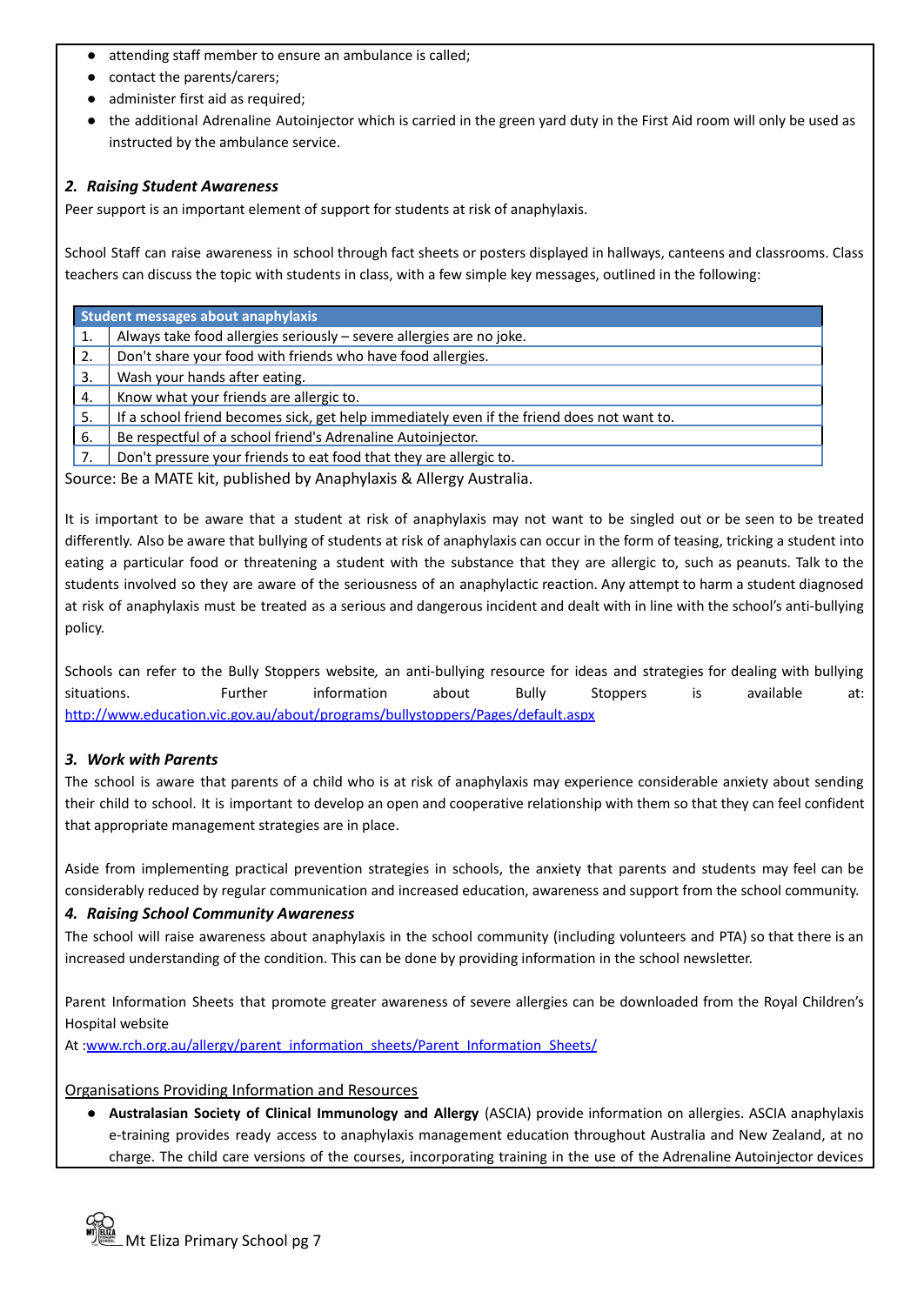Epipen® and Anapen®, have been approved by ACECQA for the purposes of meeting the requirements of the National Regulations. Further information is available at: <http://www.allergy.org.au/>

- **ANAlert** is a free alert service that sends reminders to replace an Anapen® before it expires, helping to ensure it is within its 'use by' or 'expiry date'. ANAlert can be accessed at:<http://www.analert.com.au>
- **EpiClub** provides a wide range of resources and information for managing the use and storage of the Adrenaline Autoinjector device Epipen®. They also provide a free service that sends a reminder by email, SMS or standard mail prior to the expiry date of an EpiPen®. Further information is available at: [www.epiclub.com.au](http://www.epiclub.com.au)
- **Allergy & Anaphylaxis Australia** is a non-profit organisation that raises awareness in the Australian community about allergy. A range of items including children's books and training resources are available from the online store on the Allergy & Anaphylaxis Australia website. Further information is available at: <http://www.allergyfacts.org.au/allergy-and-anaphylaxis>
- **Royal Children's Hospital Anaphylaxis Advisory Line** provides advice and support on implementing anaphylaxis legislation to education and care services and Victorian children's services. The Anaphylaxis Advisory Line is available between the hours of 8:30 a.m. to 5:00 p.m., Monday to Friday. Phone 1300 725 911 (toll free) or (03) 9345 4235. Further information is available at: [http://www.rch.org.au/allergy/advisory/anaphylaxis\\_Support\\_advisory\\_line/](http://www.rch.org.au/allergy/advisory/anaphylaxis_Support_advisory_line/)
- **Royal Children's Hospital, Department of Allergy and Immunology** provide information about allergies and the services provided by the hospital. Further information is available at: <http://www.rch.org.au/allergy/>

## **Staff Training**

The following school staff will be appropriately trained:

- school staff who conduct classes that students with a medical condition that relates to allergy and the potential for anaphylactic reaction; and
- any further school staff that are determined by the Principal.

The identified school staff will undertake the following training:

- an Anaphylaxis Management Training Course 22300VIC in the three years prior; and
- ASCIA eTraining online course every 2 years.
- Staff member to complete Verifying Correct Use adrenaline Autoinjector Devices course 22303VIC
- participate in a briefing, to occur twice per calendar year (with the first briefing to be held at the beginning of the school year) on:
	- the school's Anaphylaxis Management Policy;
	- the causes, symptoms and treatment of anaphylaxis;
	- the identities of the students with a medical condition that relates to an allergy and the potential for anaphylactic reaction, and where their medication is located;
	- how to use an Adrenaline Autoinjector, including hands on practise with a trainer Adrenaline Autoinjector device;
	- the school's general first aid and emergency response procedures; and
	- the location of, and access to, Adrenaline Autoinjector that have been provided by parents or purchased by the school for general use.

The briefing must be conducted by a member of school staff who has successfully completed an Anaphylaxis Management Training Course in the last 12 months.

In the event that the relevant training and briefing has not occurred, the Principal will develop an interim Individual Anaphylaxis Management Plan in consultation with the parents of any affected student with a medical condition that relates to allergy and the potential for anaphylactic reaction. Training will be provided to relevant school staff as soon as practicable after the student enrols, and preferably before the student's first day at school.

The Principal will ensure that while the student is under the care or supervision of the school, including excursions, yard duty, camps and special event days, there is a sufficient number of school staff present who have successfully completed an Anaphylaxis Management Training Course in the three years prior.

Note: A video has been developed and can be viewed from

<http://www.education.vic.gov.au/school/teachers/health/Pages/anaphylaxisschl.aspx>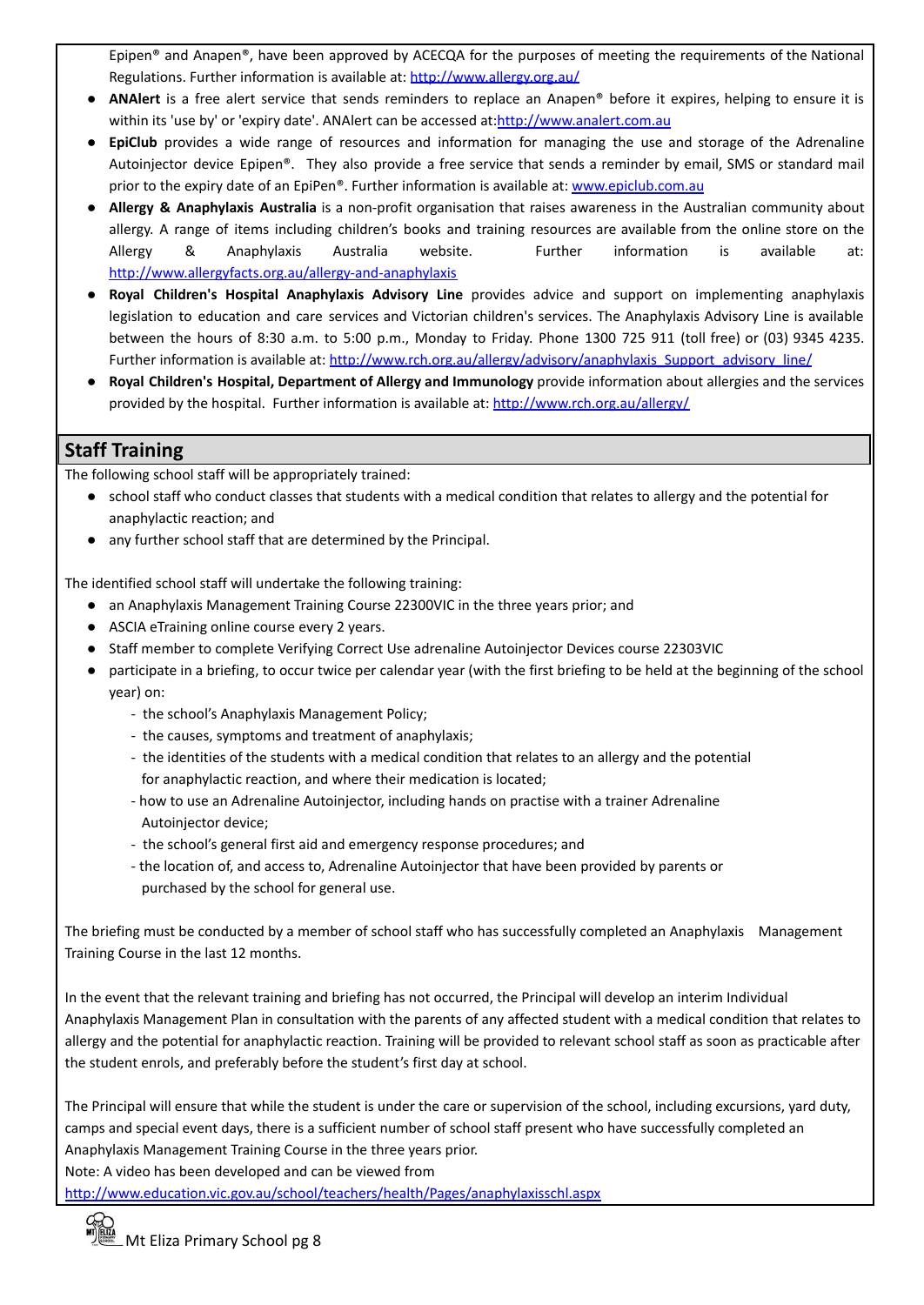#### **Risk Minimisation and Prevention Strategies:**

The minimisation of the risk of a student having an anaphylactic reaction is everyone's responsibility: the school (including the Principal and all school staff), parents, students and the broader school community.

Please consider strategies for all school activities.

| <b>Classrooms</b> |
|-------------------|
|                   |
|                   |

- 1. Keep a copy of the student's Individual Anaphylaxis Management Plan in the class roll. Be sure the ASCIA Action Plan is easily accessible even if the Adrenaline Autoinjector is kept in another location.
- 2. Liaise with parents about food-related activities ahead of time.
- 3. Use non-food treats where possible, but if food treats are used in class it is recommended that parents of students with food allergy provide a treat box with alternative treats. Treat boxes should be clearly labelled and only handled by the student.
- 4. Never give food from outside sources to a student who is at risk of anaphylaxis.
- 5. Treats for the other students in the class should not contain the substance to which the student is allergic. It is recommended to use non-food treats where possible.
- 6. Products labelled 'may contain traces of nuts' should not be served to students allergic to nuts. Products labelled 'may contain milk or egg' should not be served to students with milk or egg allergy and so forth.
- 7. Be aware of the possibility of hidden allergens in food and other substances used in cooking, food technology, science and art classes (e.g. egg or milk cartons, empty peanut butter jars).
- 8. Ensure all cooking utensils, preparation dishes, plates, and knives and forks etc… are washed and cleaned thoroughly after preparation of food and cooking.
- 9. Have regular discussions with students about the importance of washing hands, eating their own food and not sharing food.
- 10. A designated staff member will inform casual relief teachers, specialist teachers and volunteers of the names of any students at risk of anaphylaxis, the location of each student's Individual Anaphylaxis Management Plan and Adrenaline Autoinjector, the school's Anaphylaxis Management Policy, and each individual person's responsibility in managing an incident. ie seeking a trained staff member.

#### **Canteens and Kitchen Garden**

- 1. Canteen and Kitchen Garden staff (whether internal or external) should be able to demonstrate satisfactory training in food allergen management and its implications on food-handling practices, including knowledge of the major food allergens triggering anaphylaxis, cross-contamination issues specific to food allergy, label reading, etc. Refer to:
	- 'Safe Food Handling' in the School Policy and Advisory Guide, available at[:http://www.education.vic.gov.au/school/Principals/spag/governance/pages/foodhandling.aspx](http://www.education.vic.gov.au/school/principals/spag/governance/pages/foodhandling.aspx) Helpful resources for food services:
	- <http://www.allergyfacts.org.au/component/virtuemart/>
- 2. Canteen and Kitchen Garden staff, including volunteers, will be briefed about students at risk of anaphylaxis and, where the Principal determines in accordance with clause 12.1.2 of the Order, have up to date training in an Anaphylaxis Management Training Course as soon as practical after a student enrols.
- 3. Display the student's name and photo in the canteen and Kitchen Garden as a reminder to school staff.
- 4. Products labelled 'may contain traces of nuts' should not be served to students allergic to nuts.
- 5. Canteen will provide a range of healthy meals/products that exclude peanut or other nut products in the ingredient list or a 'may contain...' statement.
- 6. Tables and surfaces are to be wiped down with warm soapy water regularly.
- 7. Food banning is not generally recommended. Instead, a 'no-sharing' with the students with food allergy approach is recommended for food, utensils and food containers. However, school communities can agree to not stock peanut and tree nut products (e.g. hazelnuts, cashews, almonds, etc.), including chocolate/hazelnut spreads.
- 8. Be wary of contamination of other foods when preparing, handling or displaying food. For example, a tiny amount of butter or peanut butter left on a knife and used elsewhere may be enough to cause a severe reaction in someone who is at risk of anaphylaxis from cow's milk products or peanuts.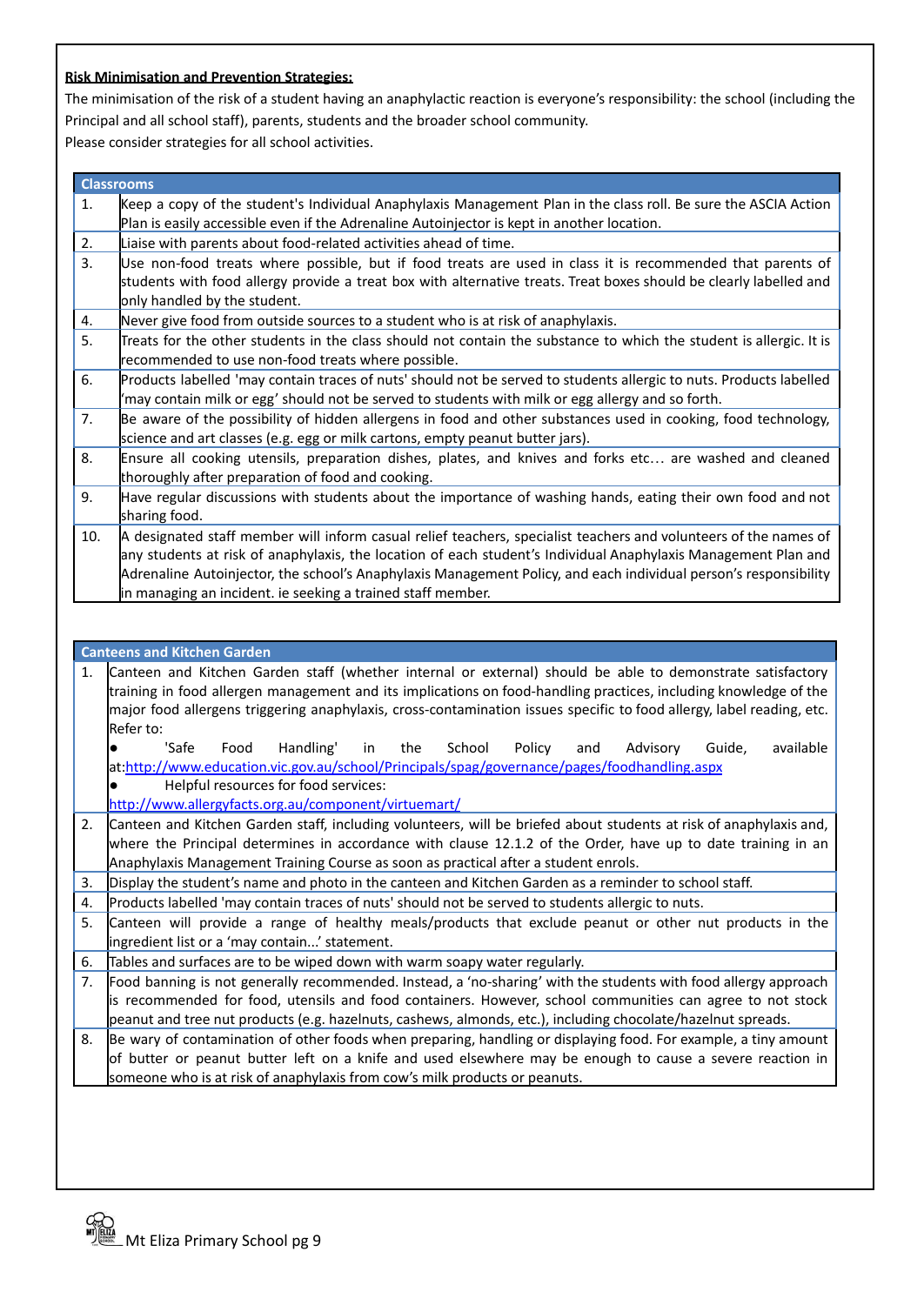| 1.                         | Yard                                                                                                                                                                                                                                                                                                                                                                                                                                                                                                                                                                                                                                                   |
|----------------------------|--------------------------------------------------------------------------------------------------------------------------------------------------------------------------------------------------------------------------------------------------------------------------------------------------------------------------------------------------------------------------------------------------------------------------------------------------------------------------------------------------------------------------------------------------------------------------------------------------------------------------------------------------------|
|                            | If a School has a student who is at risk of anaphylaxis, sufficient school staff on yard duty will be trained in<br>the administration of the Adrenaline Autoinjector (i.e. EpiPen®/ Anapen®) to be able to respond quickly to<br>an anaphylactic reaction if needed.                                                                                                                                                                                                                                                                                                                                                                                  |
| 2.                         | The Adrenaline Autoinjector and each student's Individual Anaphylaxis Management Plan will be easily<br>accessible from the yard, and staff will be aware of their exact location. (Remember that an anaphylactic<br>reaction can occur in as little as a few minutes).                                                                                                                                                                                                                                                                                                                                                                                |
| 3.                         | The school will have a communication plan in place so the student's medical information and medication can<br>be retrieved quickly if a reaction occurs in the yard. This will include all staff on yard duty being aware of the<br>school's emergency response procedures and how to notify the general office/first aid team of an<br>anaphylactic reaction in the yard.                                                                                                                                                                                                                                                                             |
| 4.                         | Yard duty staff will also be able to identify, by face, those students at risk of anaphylaxis. Photos are stored in<br>the yard duty folder.                                                                                                                                                                                                                                                                                                                                                                                                                                                                                                           |
| 5.                         | Students with anaphylactic responses to insects should be encouraged to stay away from water or flowering<br>plants. School staff will liaise with parents to encourage students to wear light or dark rather than bright<br>colours, as well as closed shoes and long-sleeved garments when outdoors.                                                                                                                                                                                                                                                                                                                                                 |
| 6.                         | The school will keep lawns and clover mowed and outdoor bins covered.                                                                                                                                                                                                                                                                                                                                                                                                                                                                                                                                                                                  |
| 7.                         | Students should keep drinks and food covered while outdoors.                                                                                                                                                                                                                                                                                                                                                                                                                                                                                                                                                                                           |
|                            | Special events (e.g. sporting events, incursions, class parties, etc.)                                                                                                                                                                                                                                                                                                                                                                                                                                                                                                                                                                                 |
| 1.                         | Where there is a student at risk of anaphylaxis, sufficient school staff supervising the special event will be<br>trained in the administration of an Adrenaline Autoinjector to be able to respond quickly to an anaphylactic<br>reaction if required.                                                                                                                                                                                                                                                                                                                                                                                                |
| 2.                         | School staff and parent helpers will avoid using food in activities or games, including as rewards.                                                                                                                                                                                                                                                                                                                                                                                                                                                                                                                                                    |
| 3.                         | For special occasions, school staff will consult parents in advance to either develop an alternative food<br>menu or request the parents to send a meal for the student.                                                                                                                                                                                                                                                                                                                                                                                                                                                                               |
| 4.                         | Parents of other students should be informed in advance about foods that may cause allergic reactions in<br>students at risk of anaphylaxis and request that they avoid providing students with treats whilst they are at<br>school or at a special school event.                                                                                                                                                                                                                                                                                                                                                                                      |
| 5.                         | Party balloons should not be used if any student is allergic to latex.                                                                                                                                                                                                                                                                                                                                                                                                                                                                                                                                                                                 |
| 6.                         | PTA organised events need to follow the school's Anaphylactic policy.                                                                                                                                                                                                                                                                                                                                                                                                                                                                                                                                                                                  |
|                            |                                                                                                                                                                                                                                                                                                                                                                                                                                                                                                                                                                                                                                                        |
| 1.                         | Travel to and from School by bus<br>School staff will consult with parents of students at risk of anaphylaxis and the bus service provider to<br>ensure that appropriate risk minimisation and prevention strategies and processes are in place to address<br>an anaphylactic reaction should it occur on the way to and from school on the bus. This includes the                                                                                                                                                                                                                                                                                     |
|                            | availability and administration of an Adrenaline Autoinjector. The Adrenaline Autoinjector and ASCIA Action<br>Plan for Anaphylaxis must be with the student even if this child is deemed too young to carry an Adrenaline<br>Autoinjector on their person at school.                                                                                                                                                                                                                                                                                                                                                                                  |
|                            |                                                                                                                                                                                                                                                                                                                                                                                                                                                                                                                                                                                                                                                        |
|                            | Field trips/excursions/sporting events<br>anaphylactic reaction if required.                                                                                                                                                                                                                                                                                                                                                                                                                                                                                                                                                                           |
|                            | trips or excursions.                                                                                                                                                                                                                                                                                                                                                                                                                                                                                                                                                                                                                                   |
|                            | School staff and parent helpers should avoid using food in activities or games, including as rewards.                                                                                                                                                                                                                                                                                                                                                                                                                                                                                                                                                  |
|                            | Where there is a student at risk of anaphylaxis, sufficient school staff supervising the special event must be<br>trained in the administration of an Adrenaline Autoinjector and be able to respond quickly to an<br>A school staff member or team of school staff trained in the recognition of anaphylaxis and the<br>administration of the Adrenaline Autoinjector must accompany any student at risk of anaphylaxis on field<br>The Adrenaline Autoinjector and a copy of the Individual Anaphylaxis Management Plan for each student at<br>risk of anaphylaxis will be easily accessible and school staff must be aware of their exact location. |
| 1.<br>2.<br>3.<br>4.<br>5. | For each field trip, excursion etc, a risk assessment should be undertaken for each individual student<br>attending who is at risk of anaphylaxis. The risks may vary according to the number of anaphylactic students<br>attending, the nature of the excursion/sporting event, size of venue, distance from medical assistance, the<br>structure of excursion and corresponding staff-student ratio.<br>All school staff members present during the field trip or excursion need to be aware of the identity of any<br>students attending who are at risk of anaphylaxis and be able to identify them by face.                                       |
| 6.<br>7.                   | The school should consult parents of anaphylactic students in advance to discuss issues that may arise; to<br>develop an alternative food menu; or request the parents provide a meal (if required).<br>Parents may wish to accompany their child on field trips and/or excursions. This should be discussed with                                                                                                                                                                                                                                                                                                                                      |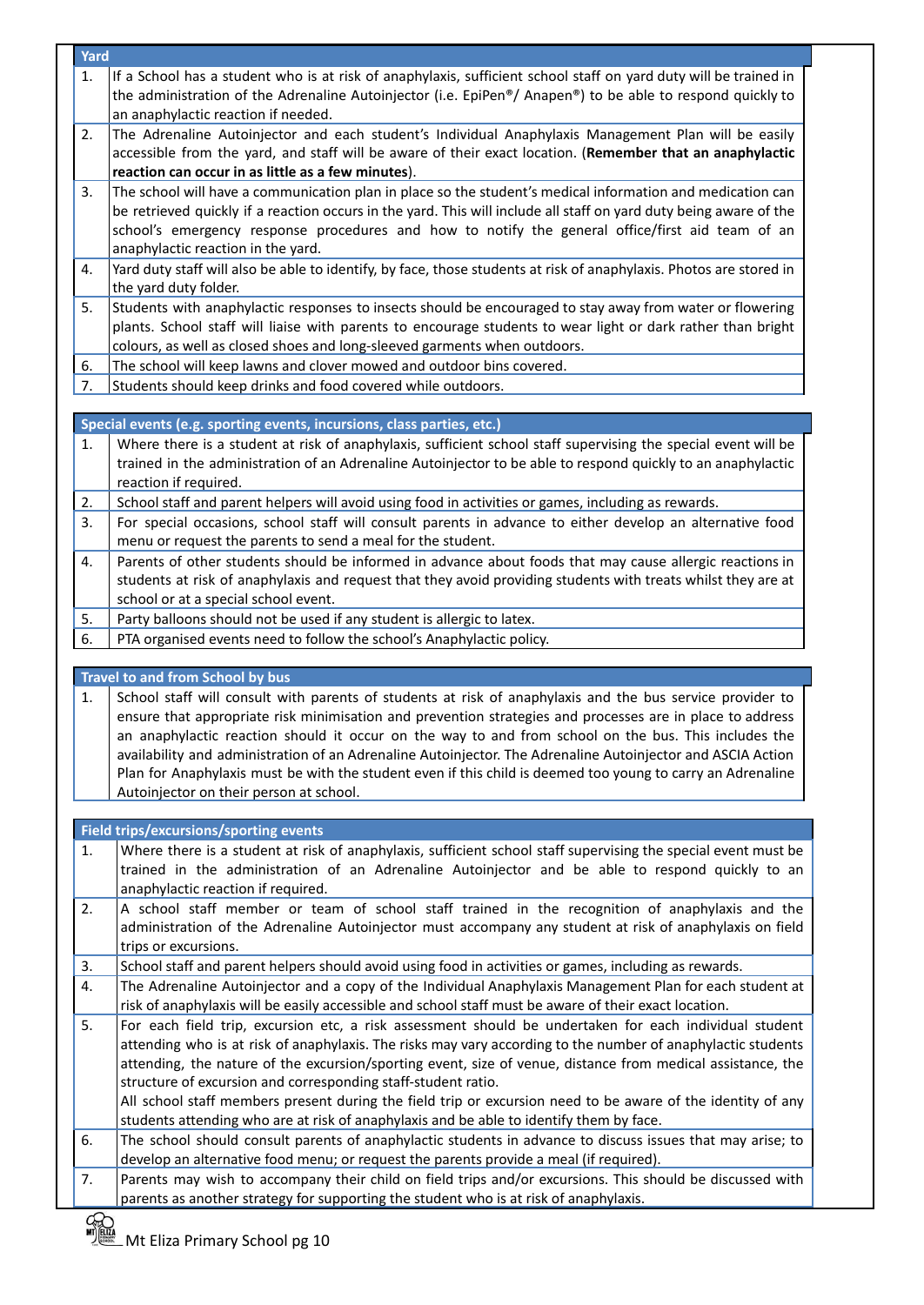8. Prior to the excursion taking place, school staff should consult with the student's parents and medical practitioner (if necessary) to review the student's Individual Anaphylaxis Management Plan to ensure that it is up to date and relevant to the particular excursion activity.

|     | <b>Camps and remote settings</b>                                                                                 |
|-----|------------------------------------------------------------------------------------------------------------------|
| 1.  | Prior to engaging a camp owner/operator's services the school will make enquiries as to whether it can           |
|     | provide food that is safe for anaphylactic students. If a camp owner/operator cannot provide this                |
|     | confirmation to the school, then the school should consider using an alternative service provider.               |
| 2.  | The camp cook should be able to demonstrate satisfactory training in food allergen management and its            |
|     | implications on food-handling practices, including knowledge of the major food allergens triggering              |
|     | anaphylaxis, cross-contamination issues specific to food allergy, label reading, etc.                            |
| 3.  | Schools must not sign any written disclaimer or statement from a camp owner/operator that indicates that         |
|     | the owner/operator is unable to provide food which is safe for students at risk of anaphylaxis. Schools have a   |
|     | duty of care to protect students in their care from reasonably foreseeable injury and this duty cannot be        |
|     | delegated to any third party.                                                                                    |
| 4.  | The school will conduct a risk assessment and develop a risk management strategy for students at risk of         |
|     | anaphylaxis. This should be developed in consultation with parents of students at risk of anaphylaxis and        |
|     | camp owners/operators prior to the camp dates.                                                                   |
| 5.  | School staff should consult with parents of students at risk of anaphylaxis and the camp owner/operator to       |
|     | ensure that appropriate risk minimisation and prevention strategies and processes are in place to address an     |
|     | anaphylactic reaction should it occur. If these procedures are deemed to be inadequate, further discussions,     |
|     | planning and implementation will need to be undertaken.                                                          |
| 6.  | If the school has concerns about whether the food provided on a camp will be safe for students at risk of        |
|     | anaphylaxis, it should also consider alternative means for providing food for those students.                    |
| 7.  | Use of substances containing allergens should be avoided where possible.                                         |
| 8.  | Camps should avoid stocking peanut or tree nut products, including nut spreads. Products that 'may contain'      |
|     | traces of nuts may be served, but not to students who are known to be allergic to nuts.                          |
| 9.  | The student's Adrenaline Autoinjector, parent Adrenaline Autoinjector (spare), Individual Anaphylaxis            |
|     | Management Plan, including the ASCIA Action Plan for Anaphylaxis and a mobile phone must be taken on             |
|     | camp. If mobile phone access is not available, an alternative method of communication in an emergency            |
|     | must be considered, e.g. a satellite phone.                                                                      |
| 10. | Prior to the camp taking place school staff should consult with the student's parents to review the students     |
|     | Individual Anaphylaxis Management Plan to ensure that it is up to date and relevant to the circumstances of      |
|     | the particular camp.                                                                                             |
| 11. | School staff participating in the camp should be clear about their roles and responsibilities in the event of an |
|     | anaphylactic reaction. Check the emergency response procedures that the camp provider has in place.              |
|     | Ensure that these are sufficient in the event of an anaphylactic reaction and ensure all school staff            |
|     | participating in the camp are clear about their roles and responsibilities.                                      |
| 12. | Schools should consider purchasing an Adrenaline Autoinjector for general use to be kept in the first aid kit    |
|     | and including this as part of the emergency response procedures.                                                 |
| 13. | The Adrenaline Autoinjector should remain close to the student and school staff must be aware of its             |
|     | location at all times.                                                                                           |
| 14. | The Adrenaline Autoinjector should be carried in the school first aid kit; however, schools can consider         |
|     | allowing students, particularly adolescents, to carry their Adrenaline Autoinjector on camp. Remember that       |
|     | all school staff members still have a duty of care towards the student even if they do carry their own           |
|     | Adrenaline Autoinjector.                                                                                         |
| 15. | Students with anaphylactic responses to insects should always wear closed shoes and long-sleeved garments        |
|     | when outdoors and should be encouraged to stay away from water or flowering plants.                              |
| 16. | Cooking and art and craft games should not involve the use of known allergens.                                   |
| 17. | Consider the potential exposure to allergens when consuming food on buses and in cabins.                         |
|     |                                                                                                                  |

# **Annual Risk Management Checklist**

The Principal will complete an annual risk management checklist as published by the Department of Education and Early Childhood Development to monitor compliance with their obligations.